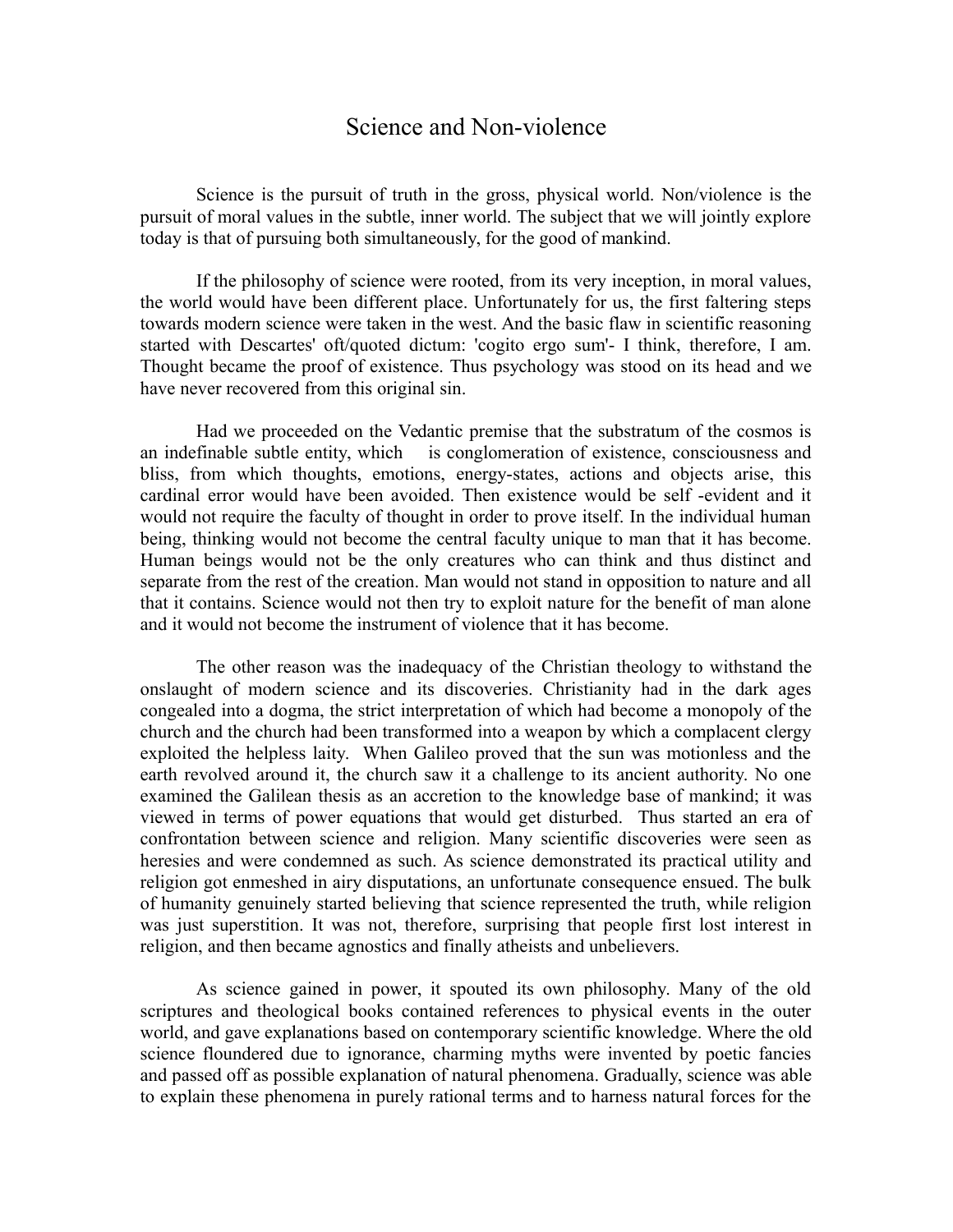benefit of humankind. Such explanations were vastly superior to the old mythologies and appealed to the human mind. This gave further credence to the notion that science represented truth while religion was the repository of superstition.

As scientists became powerful in society, they gained in courage. The game of science versus religion was converted into a game of man versus God. Every scientific discovery was seen as an advance of human power and a defeat for divine power. Man progressed in his command over the elements and forces of nature and harnessed them for his own benefit. He discovered the hidden laws and mysteries of nature, and became more and more powerful. At last, a day came when Nietzche could boldly proclaim the God was dead.

There was one other development in scientific philosophy. Up to a point, the hold of moral values on the human mind was such as to provoke controversies whether certain kinds of scientific discoveries was good for humanity or otherwise. But when God lost to man, it also became the received wisdom in scientific circles that science was valueneutral. It was no longer permissible to reject a scientific discovery on the ground that it would enhance immoral behaviour or result in destruction. The pursuit of truth was considered desirable for its own sake, irrespective of the consequences that it might entail.

In the physical sciences, the effect of his doctrine was that there was no brake on research. The foot was always on the accelerator. In inventing weapons of destruction, for example, it was no longer relevant to ask whether a weapon equipped to cause mass destruction was needed. Because it was technically feasible, it was made. When technology to upgrade its destructive power became available, the upgradation was done. As human ingenuity increased, the weapons became more and more horrendous, till today we have reached a stage when the entire population on planet earth can be exterminated in a few minutes, several times over. And not satisfied with this capacity, research still continues for the discovery of even more diabolic devices, only because science is value-neutral. If a thing can be done, it has to be done. The question 'should it be done` is irrelevant because the realm of values has been dubbed as meaningless.

The above syndrome does not afflict the armament industry alone. Let us take the airline industry. There was a time when only birds flew and human beings looked with awe and admiration at their flight capabilities. Today, we have gigantic aircrafts which negotiate enormous distances in a few hours. However, there is no one to cry halt to the advancing juggernaut of technology. We can make even bigger planes, so we are making them. We can make faster planes, so we are making them. No one is prepared to stand back and assess whether we need bigger and faster planes or whether the billions we invest in such research cannot be spent more profitably elsewhere.

The impact of the physical sciences was equally felt in the social sciences. Consider the science of economics. Over most periods of history, human beings have been poor. Poverty was always, in the past, considered as something basic, something natural, ordained by God, determined by fate or past karmas, in any case not a state that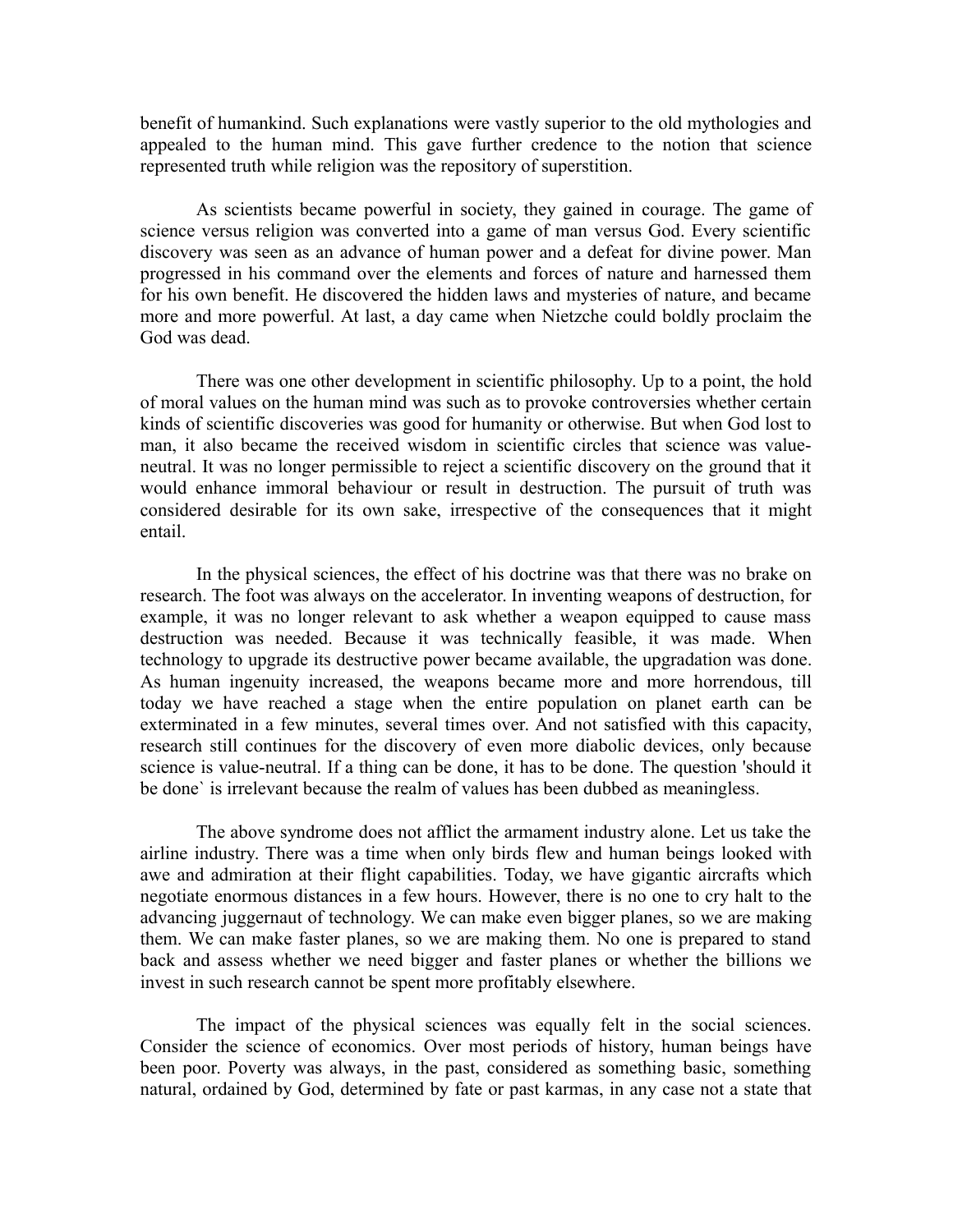could be wished away. Then came science and mass production, and the affluent society was born. It became clear that man could become as rich as he wished to or exerted, and there was no limitation on his potential. It was no longer fashionable to be poor or frugal. Economics was decided to get out of the clutches of values, so that man could do what he liked.

Along the way, someone invented the economic man, a mythical being, who always maximized profits, it became necessary to over-produce, more than the market could absorb. The search for markets spawned wars, colonialism, imperialism and W.T.O. Because he maximized satisfaction, it became necessary to produce thousands of types of products to satisfy his desires. A fundamental thesis of economics is that human desires are infinite. This has been stated almost as if it is as inviolable as the law of gravitation. The result is that greed has been enshrined as a deity and far from there being a concept of ceiling on desires, all kinds of devices are used to multiply desires even more. The entire advertising industry is based on the premise that if desire does not exist, it has got to be created. Thus the new God of society is Greed.

Or let us take the simple example of TV Channels. Man needs to be entertained. No one knows how much entertainment an average human being needs. There was a time when men entertained themselves by their own devices. They did things, narrated stories, sang songs, danced, wove fabrics, painted walls, played with children. This was creative, participative entertainment. Gradually, science invented passive methods of entertainment, be it pop music, cinema, television, video or what have you. Today, we are all reduced to being couch potatoes, eyes glued to a television or computer screen, each individual intent on his own brand of passive entertainment. Creative arts flourish only in communities and places untouched by modern science and its technology.

One could multiply such examples. Science has converted us into a civilisation that has become a prisoner of what technology can achieve. Technology has acquired its own pace, which has no relationship with what is good for humanity. Philosophy has disappeared, because it has no takers. No intellectual is prepared to risk his reputation in trying to build a system of thought that looks at life as a whole, in all its subtlety and complexity. Without the compass of a philosophy of life, man flounders about, directionless.

Suppose you accost a modern man anywhere in the world today and ask him the basic philosophical questions-Who are you? Where from have you come? Where are you going? What is the purpose of your life? – he will look askance at you, wondering whether you have escaped from some lunatic asylum. He has never pondered over these questions. The pace of his life has been so frenetic that there is no time to think. And if you force him to answer, he will say – I have come from my mother's womb and one day I shall die. I will try to postpone that day as long as I can. The purpose of life is to be as successful as you can be, as rich, as famous, as sensually sated, as possible.

The interesting part is that people are worried about what is happening to humankind. No one is happy. No one is contented. No one prepared to cooperate. People compete all the time. Everyone looks after himself. Marriage is no longer a permanent state. Families break up. Children do not live with their parents. No person preserves his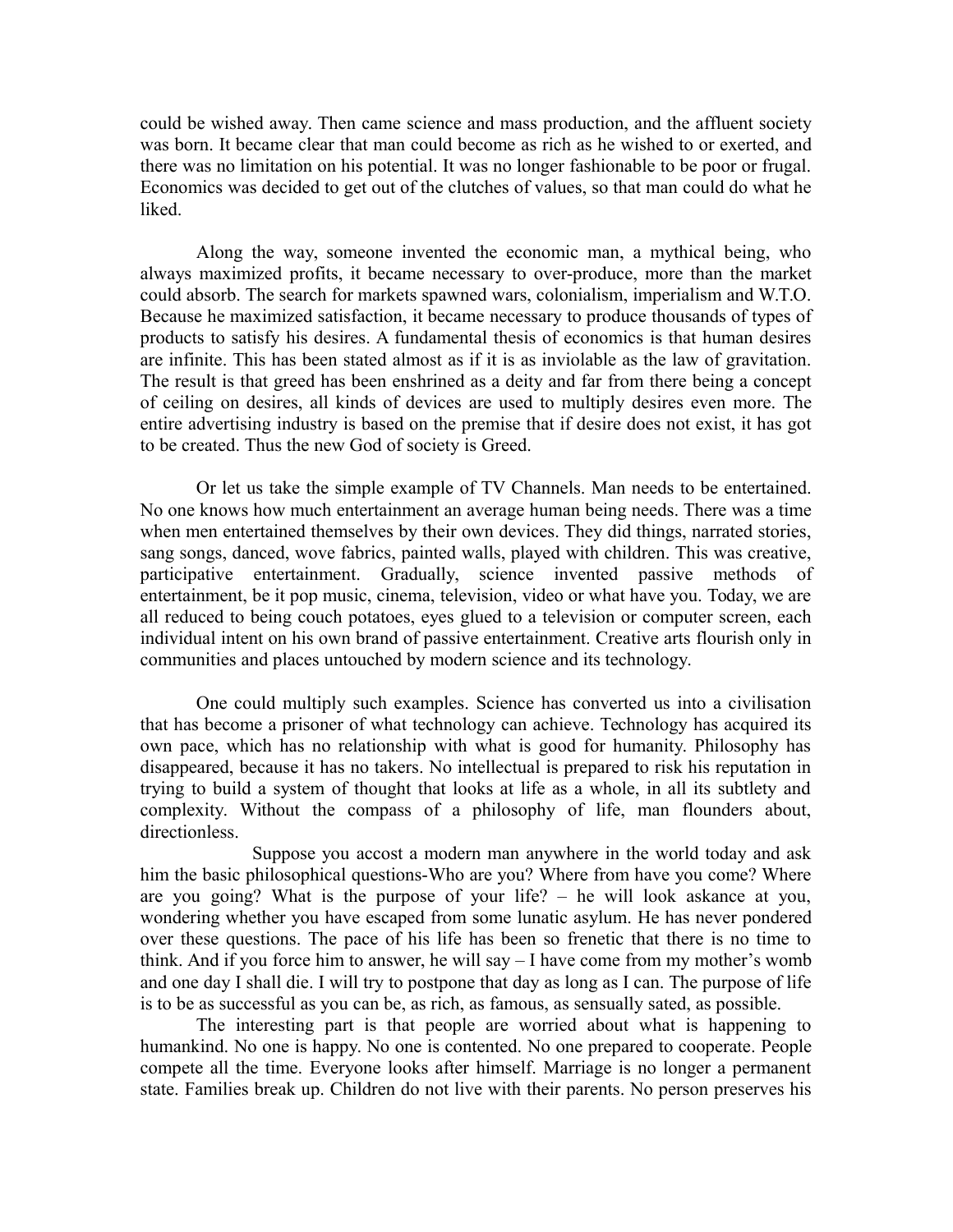virginity till he is married. There is no concept of fidelity in marriage. Parents do not look after children. Children do not look after parents There is violence on the streets. Crime is increasing. Old people are alone. There is fear in the heart. No one trust anyone else my more. Everyone looks after himself.

People are mystified about all this. They do not understand why this is happening. There is very simple explanation of all these phenomena. What has happened is that science has abolished religion. In the process, it has abolished spirituality. It has abolished philosophy. It has abolished the whole realm of values. That is why science has created violence- between man and woman, man and man, parent and child, between societies, between countries, between civilizations, between man and animals, man and nature, man and the planet Earth.

Science committed the same blunder as had been committed by the religious yore. At one time, religion tried to encompass the whole of life, with disastrous consequences. Today, science has tried to take over the whole of life, with even more disastrous consequences. We have to change direction. We have to make science non- violet. And the only way it can be done is to restore spirituality to life.

I am not suggesting even for a moment that we should go back to traditional religions. This is a route many societies have chosen. Their disenchantment with all that modern science has given, has led them to their roots and this has fed religions fundamentalism. The search for values is genuine but the route taken is wrong.

Modern man cannot go back to traditional religion. Even if he tries to force himself, the effort is doomed to failure. This is because traditional religions are full of so many elements that are anathema to the modern mind. They were developed at a stage of human history and, therefore, they represent the sum total of human knowledge as it stood at that point of time. Unfortunately, time in traditional faiths has stood still and we have, in the realm of religions, adopted an unscientific attitude that the tenets and concepts are inviolable, unalterable. The various clergies have held on to the written words of the original masters and laid down the law that not even a full stop or comma can be changed in the sacred texts.

But time does not, In fact, stand still. The human mind has not stood still. The discoveries of science cannot be wished away. A religion that does not accept the modern astronomical concepts, the modern biological concepts, the modern medical concepts, the modern archaeological concepts, the modern concepts of freedom, equality, democracy, human rights, gender equality, etc., cannot be really successful in convincing the modern mind. Therefore, we cannot go back. We cannot shout, ' Back to the Vedas !` or ' Back to the Koran ! ` or ' Back to the Bible ! ` . What is needed is a new search, for a modern religion, a modern philosophy, a modern code of values, a universal science of spirituality.

It is not that this is not happening. It is happening. It is happening. It is happening quietly, surreptitiously, almost shamefacedly. Everyday we find books on this theme. People are trying to explore the old concepts and to reinterpret these for the modern interpreters, thinker, reformer – but the effort is halting, it is not consistent, it is not deliberate, it is not open, it is not being launched as worldwide project.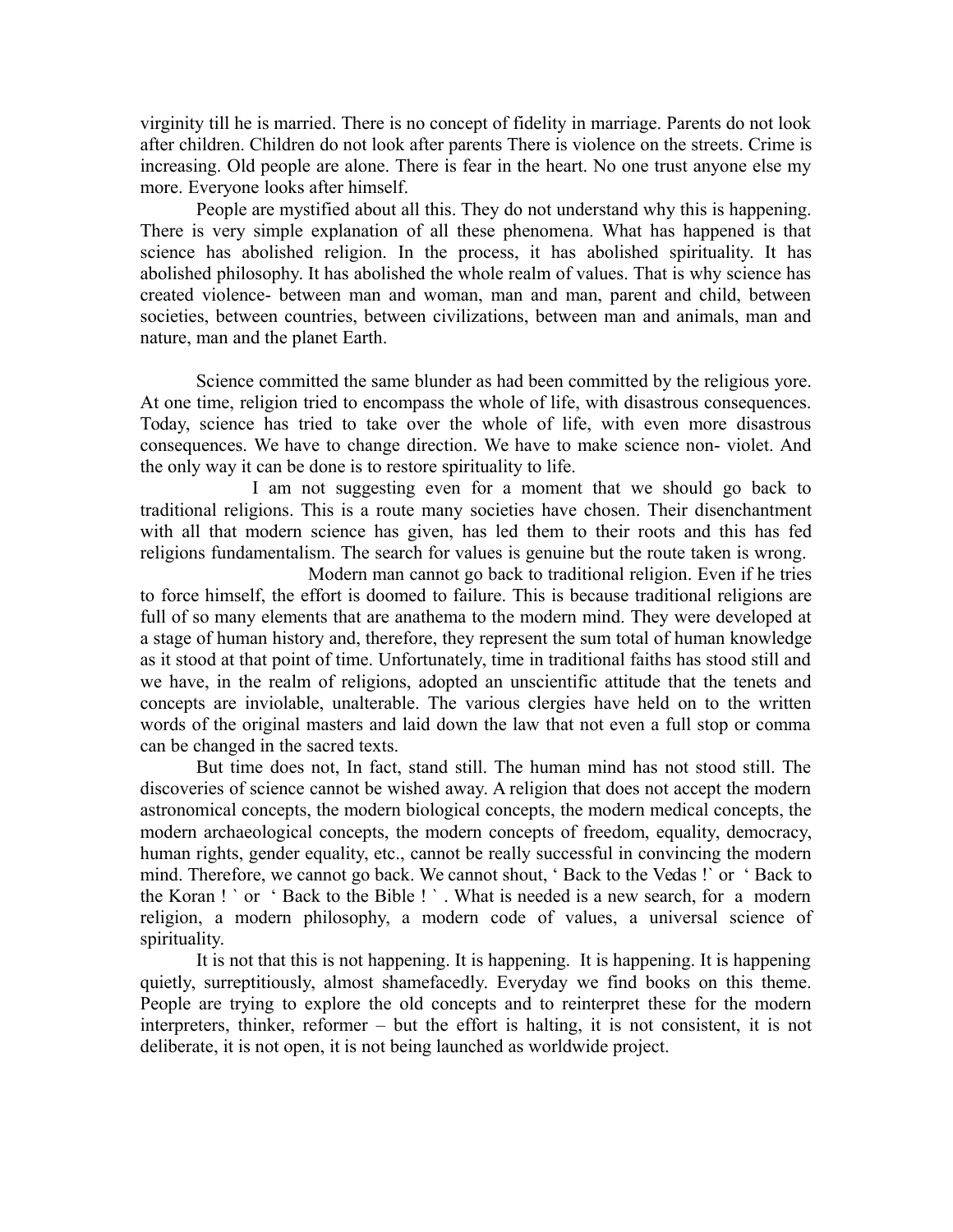I feel that the time has come when we should openly proclaim the need to develop a new science of spirituality – a science that is a science in every sense of the word. It should not be based on authority, but on research and experimentation. It should not blindly accept what someone has declared but should consider every concept to be just a hypothesis that can be tested by each person for himself. It should be a science to which everyone can contribute and it should be universal in its appeal.

How can it be that all human beings believe today in common sciences of physics, chemistry, biology, economics, astronomy, sociology and the like, but there are different versions of the science of spirituality, competing for dominance. Because it is so, we find this desire of each religion to convert the rest of humanity to its point of view. So religion instead of being the uniting factor that it is supposed to be has become the single greatest cause of discord in the world.

There are some who will say that this is pipe dream and can never be achieved. Are there any concepts in the spiritual realm that are universally acceptable? I believe that there are. Not only that. I believe that all religions, in their fundamentals, are attempting to state the same truths. It cannot be otherwise. Just as the truths of physics and astronomy are the same, the truths of spirituality are also the same. They cannot be different. If they appear to be different, it is because they have been stated at different points of time, by different people, in different languages, using different metaphors. The original words were not recorded verbatim, and so some interpolations and misinterpretations have crept in. The disciples and devotees have added their own commentaries and this has seemingly increased the divide.

I believe we can consider the following truths to be universally acceptable to all human beings :

-Man not merely physical body. He is something more. There is something mysterious in him that is difficult to define. It is subtle, ineffable, indescribable.

-Similarly, nature is also not merely material. It is not only gross matter. It is energy. It is emotion. It is thought. It is consciousness. It is existence. It is bliss.

-The universe follows certain laws of regularities. There are certain patterns in everything. There seems to be a cosmic design which is slowly unraveling itself. Evolution is not blind. There is a method to the seaming madness of nature.

-Consciousness is the basic stuff of the universe. Everything else- thoughts, emotions, energies, objects, elements, - seems to be a gross manifestation of the basic stuff of consciousness. The universe is the gross manifestation of pure consciousness in varied names and forms.

-There is a cyclic process in nature. First, consciousness gets involved in matter over millenia. Then matter evolves into consciousness over other millenia. The process of evolution is not erratic or accidental. It is part of an overall design. We have discovered a small portion of this design in the biological theory of evolution. But evolution has not stopped at man. It has to go on further.

-It is a reasonable guess, looking at the past history of the evolutionary process , that man has to move up the evolutionary ladder, by further action purification of his consciousness. As human beings are at different stages of evolution, they have to move forward from whatever stage they are at.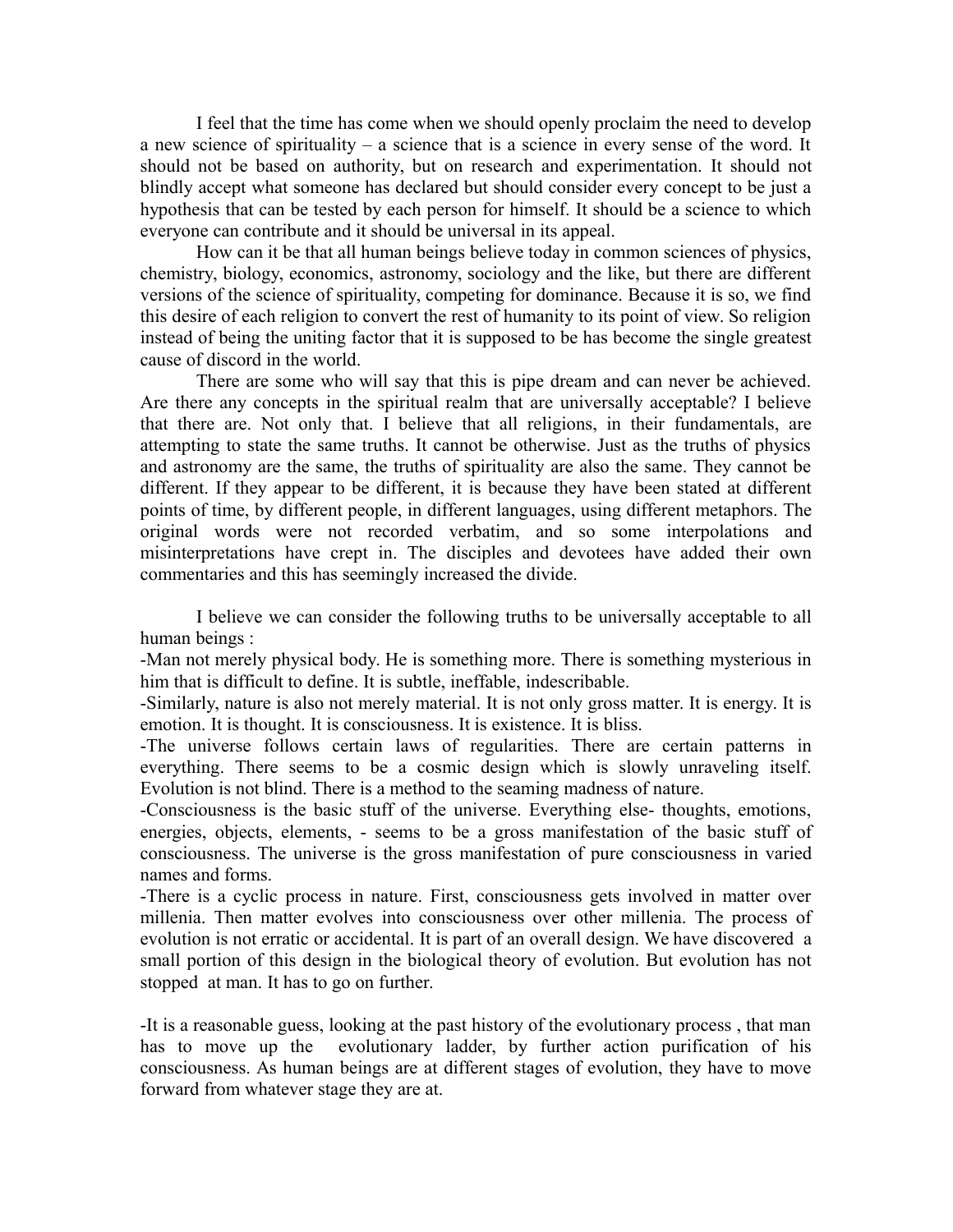-Broadly speaking, human beings can be at five different levels of evolution. At the lowest end, they can be at the gross level of awareness, mainly engrossed in the game of increasing their worldly possessions or wealth. At a slightly higher level, they can be at the vital level of awareness and here their preoccupation is with controlling others through the exercise of power. Next would come thee motional level of awareness where they engage in creative actions, and pursue the goal of beauty. At the intellectual level of awareness they would be engaged in thinking, in order to seek truth. And at the spiritual level they would experiment with remaining in a state of being in order to remain bliss.

-We could say that human beings can be at certain dominant states of awareness. In rising order of evolutionary excellence, these would be the unconscious, sub-conscious, uniconscious, conscious and super-conscious states of awareness.

-The science of spirituality would then explore these various states of awareness and try to define the methods by which a human being can transcend lower states of awareness and reach higher states of awareness. The goal of human life could, thus, be defined to be attainment of dynamic equilibrium at every moment of one's existence within overall upward process of evolution towards super-consciousness.

-These methods of evolutionary progress would also operate at different levels of awareness. For example, at the gross level, one could control one's actions; at the vital level, one could control the body and he vital systems; at the emotional level, one could train the emotions; at the intellectual level one could channelise the thinking process; at the spiritual level. One could learn to be and to exist in oneself by oneself without recourse to external clutches.

Actually, if we analyse the traditional religions deeply, we will find that they all follow the above broad principles. But this science of spirituality is overlain by so many layers of history, mythology, cosmology, biography, miracles, rituals, contemporary beliefs and even rank superstition that these principles can remain hidden for several more centuries, unless we make assiduous attempt to find them out and arrange them in a holistic thought-system.

Such an attempt can be made by constituting multi disciplinary teams consisting of representatives of various sciences and disciplines, with the philosophers and religious thinkers taking the lead, Philosophy will again have to go back to its ancient origins and try and perform the onerous role of looking at the findings of all sciences and trying to fit them into an overall, holistic, universal thought-system. And having built such a universal philosophy we should teach it to our children in our homes and our classrooms, on the television screens and through the internet.

What is the kind of human being that we will create thereby? The spiritual human being will have the following world-view:

-He will not look upon himself as the body alone. He will know that this personality has several layers- the gross, the virtual, the emotional, the intellectual and the spiritual. He will perform actions that will feed his centers.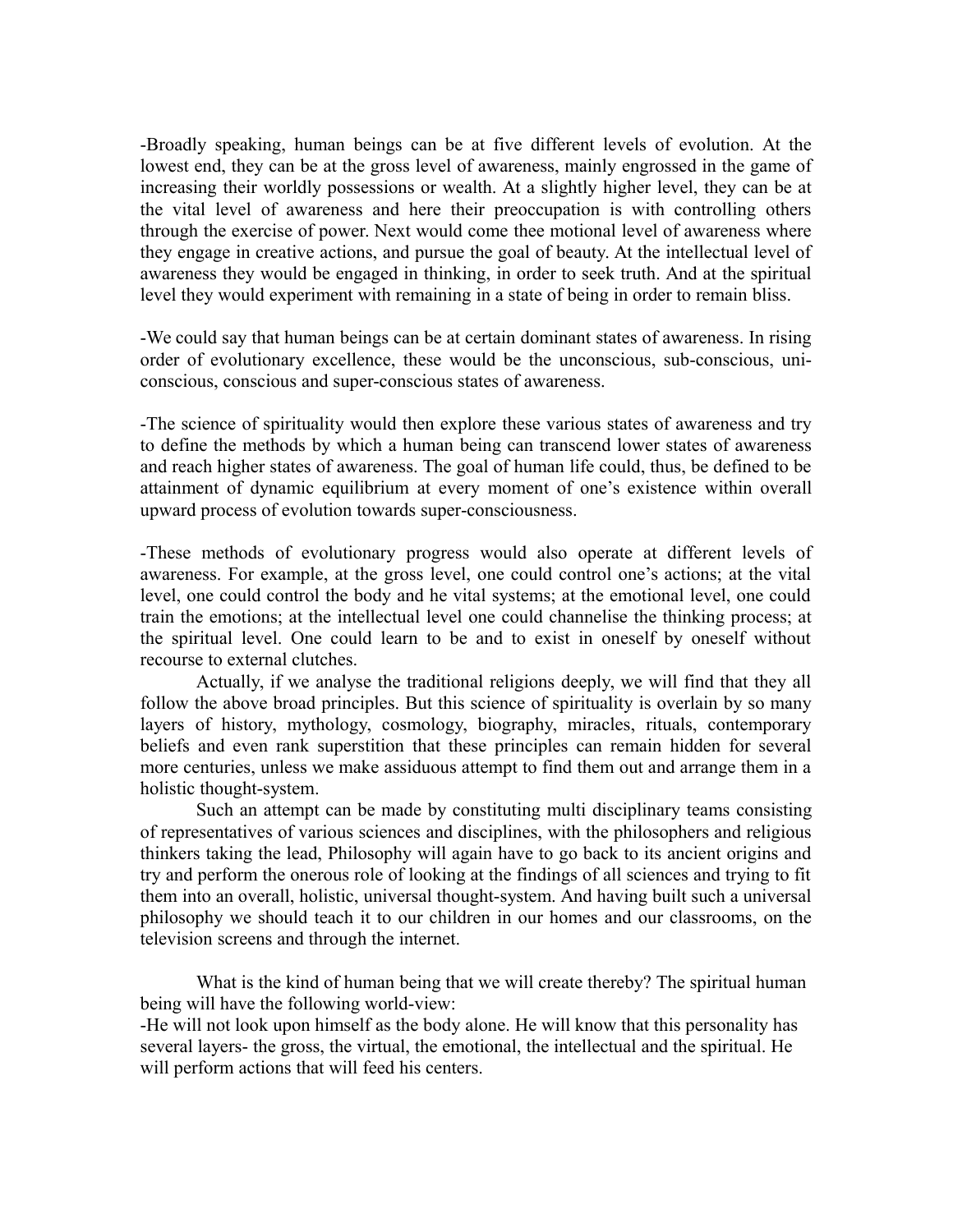-He will not be a directionless person. He will know that his life has an inbuilt sacred purpose. He has to evolve into higher and higher states of awareness and finally to graduate to the super-conscious level. He has, therefore, to be mindful about his actions, his breath, his speech, his feelings, his thoughts at every moment of his life.

-Being a person with a higher mission, he will never feel that he is alone in the universe or an outsider. He will see that every person in the world is linked to everyone else, other human beings, animals, birds, insects, trees, plants, clouds, water, fire, earth, sky. Everything is part of an integral whole, the real nature of which is pure consciousness.

-With this attitude, he will care for others. He will love others. When he does something for others, he will see that hurting another hurts himself. Thus, he will be non-violent and compassionate.

-Parents will love children. They will not neglect them or pamper them. They will realize that children come through them, but belong not to them. Children will love and honour their parents. They will try to repay their debt to heir parents by caring for them in their old age.

-Marriage will become a sacred bond between two individuals. Each partner will love the other and care for the other. Sex will be there. But it will be only one part of the relationship. The partners will merge at the vital, emotional, intellectual and spiritual levels. They will help each other in their evolutionary upsurge. The bringing up of a family will be a joyous, fulfilling activity. Both parents and children will be happy in being together, growing up together, praying together and moving upwards together.

-Human beings will understand that negative emotions have to be trained. Greed cannot be limitless. There have to be self-imposed ceilings on desires. We need not acquire wealth and property beyond a point. Leisure is as important as work. Family is as important as the workplace. Rest is important as effort. Enjoying what one has to is as important as striving for more. Possessing goods is an achievement only at the gross level. If one is engrossed in greed, one is bound to eternally vegetate at the gross level of awareness.

What will happen to science in a society of spiritual people? Will it lose its importance? Will it be relegated to second place?

My guess is that science will remain as important as it is today. The only change is that scientific efforts will acquire a direction. Instead of science going in this direction and that on the basis of erratic technological breakthroughs, we will have a new science. This new science will have the following characteristics;

-It will be non-violent. It will not conduct research on inventing new weapons of destruction. It will refuse to be a slave to the war-mongers, politicians and generals. And will instead place its intellect at the service of humanity.

-It will no longer serve a society of greed and consumerism. It will not waste its talent on inventing useless consumer articles which are of no use and are meant only to fleece the people and engender wealth for a few individuals.

-It will no longer serve the wealthy and powerful people of the world. It will use its energies to mitigate the hardships of the ordinary people- give them food, energy, water, shelter, clothing, education, health, entertainment, etc. with least amount of drudgery and misery. It will try to devise machines to relieve the farmer and the factory worker, the